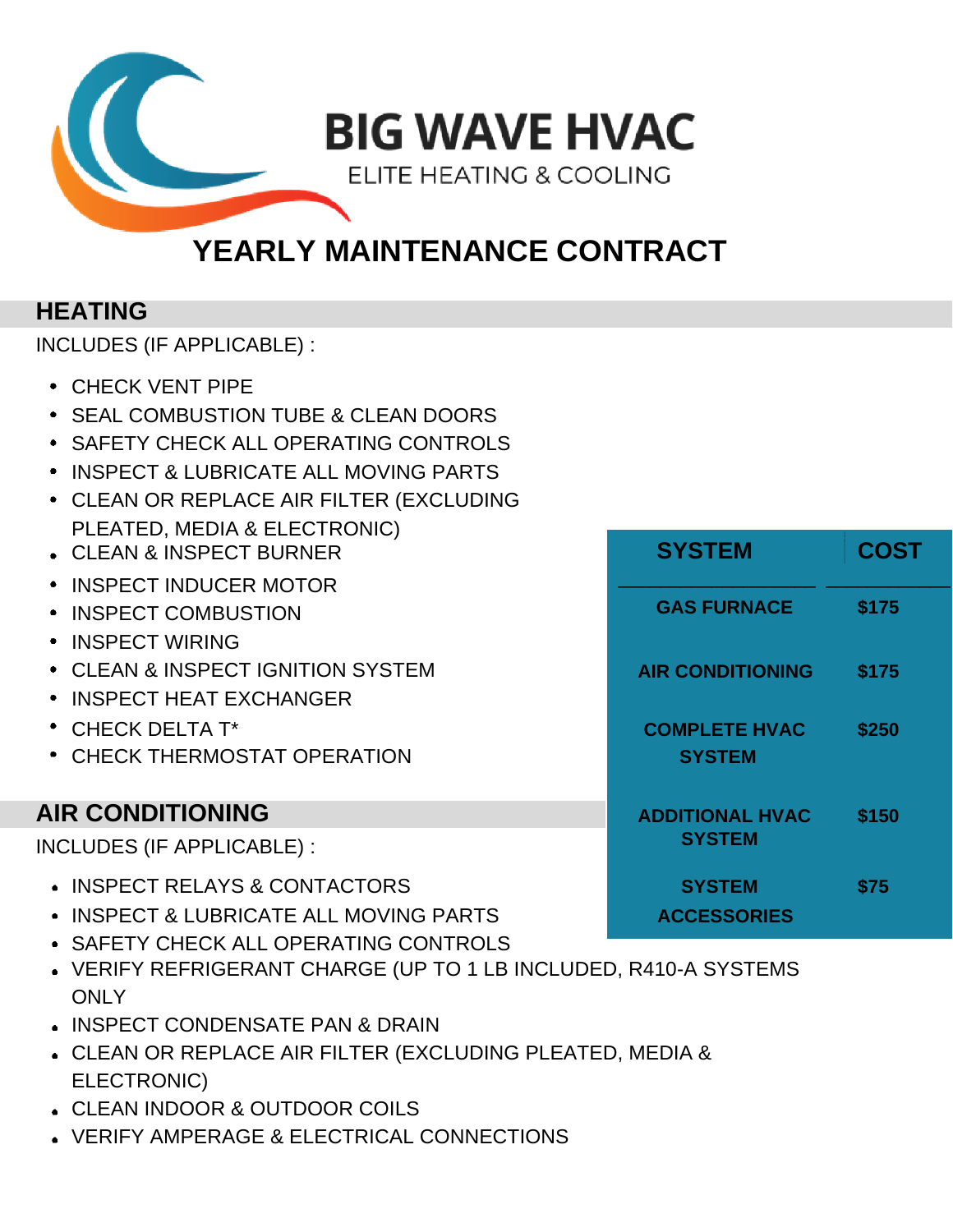### **TERMS & CONDITIONS**

By selecting services included in Big Wave Designs Yearly Maintenance Contract, the homeowner (customer) agrees to the following terms and conditions:

- 1.All contracts are subject to Big Wave Designs inspection and approval of the customer's heating and/or air conditioning equipment as suitable for inclusion under this Contract.
- 2.The effective period of this contract shall be from (1) year commencing from the 1st of the month to the date of subscription (must be paid in full).
- 3. This contract will automatically renew yearly at the current rate. You must call the office to cancel.
- 4. Big Wave Designs will call to schedule Spring and Fall tune-up(s).
- 5.This contract covers (1) heating and/or air conditioning system, if there are multiple systems at the property, the customer must specify what system is being covered at the beginning of the effective period.
- 6.This contract covers only the repair and replacement of parts which result from the normal operation of the heating/air conditioning equipment during the effective period of the contract. Any person, other than a Big Wave Designs employee, rendering repairs or adjustments to the equipment, during the effective period, will void this Contract.
- 7.This contract does not cover water leaks, condensate clogs, water damage or damage caused by condensate leaks or excessive dampness at the customer's property.
- 8.Big Wave Designs shall not be liable for failure or delay to provide the service called for under this Contract if such failure or delay results from
	- a.Strike or other labor disturbances including war
	- b.Fire, flood, lightening and all other acts of God

c.Frozen Pipes

- d.Frozen oil lines and/or contaminated oil tanks
- e.Suppliers delay or inability to supply parts
- f.Government laws or regulations
- g.Failure of or complications caused by customer's supply of electricity, water or fuel
- h.Improperly set thermostat
- i.Finding manual switches in the "Off" position
- j.Inability to gain access
- k.Vandalism, abuse or tampering of equipment
- l.Obsolete parts
- 9.Big Wave Designs shall also not be liable under this Contract for the customer's failure to use ordinary care in the operation of the heating/air conditioning equipment, including but not limited to failure to keep water in boiler or oil in tank, failure to turn on main switch, blown fuses or circuit breakers or any other cause unrelated to normal operation of the equipment or which may affect Big Wave Designs ability to fulfill its obligations under the terms of this Contract.
- 10.This Contract does not provide any coverage for storage tanks. Fuel flow problems directly related to outside storage of fuels are not covered under this Contract. Big Wave Designs is not responsible to inspect, paint or maintain storage tanks. Big Wave Designs is not responsible for tank leakage, alterations to tank made by another party and/or clean-up or remediation caused by storage tank leaking. This is the customers responsibility.

11. If, when due to age, condition or obsolescence, it is no longer practical to continue serving the customer's equipment, Big Wave Designs reserves the right to rescind this contract, or modernize said equipment, with customer's approval and at the customer's expense, which will continue this Contract.

12. Big Wave Designs liability under this Contract is limited to the services specified. Big Wave Designs shall not be liable for any consequential damages in any way arising out of performance or non-performance under this Contract. This Contract does not guarantee your equipment will fail.

13.\*Parts, equipment and/or labor not included under this Contract will be charged to the customer at the prevailing rates. Including but not limited to humidifiers, flue devices, electronic air cleaners, heat distributing units, boiler & jacket on hot water units or heat exchanger & jacket on warm air units, combustion chamber and chimney, water heater tank, domestic hot water coil and tempering valves, water maker, heat transfer coil, zone valves, ductwork, plumbing, fuel lines, oil tanks, heat exchangers, flow control valve or motorized zone dampers, condenser, condenser coil, compressor, evaporator coil, condensate pump/line, primary and/or emergency drain pan(s), accumulator and/or filter drier replacement. Customer's refusal of needed repairs will void this contract.

- 14. This contract is non-refundable but is transferable.
- 15. Big Wave Designs may decline service if conditions present a risk of harm to our technicians.

16. Big Wave Designs reserves the right to terminate this Contract should the customer fail to provide a safe and reasonably clean area in which to work.

17. Any customer with Tune-Up Only coverage shall be charged service call costs at prevailing rate for labor and materials.